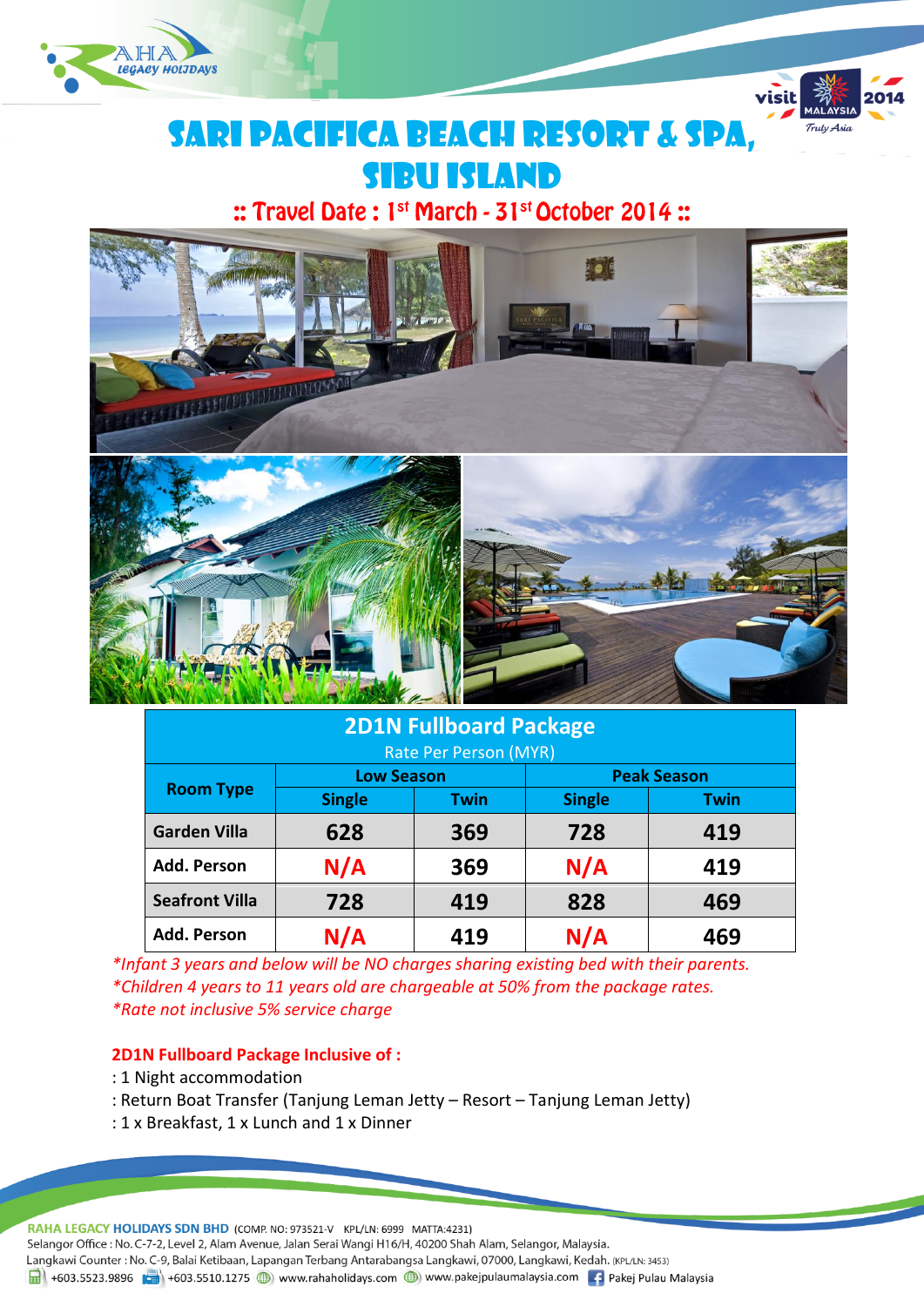

| <b>3D2N Fullboard Package</b> |                   |             |                    |             |  |  |  |
|-------------------------------|-------------------|-------------|--------------------|-------------|--|--|--|
| Rate Per Person (MYR)         |                   |             |                    |             |  |  |  |
| <b>Room Type</b>              | <b>Low Season</b> |             | <b>Peak Season</b> |             |  |  |  |
|                               | <b>Single</b>     | <b>Twin</b> | <b>Single</b>      | <b>Twin</b> |  |  |  |
| <b>Garden Villa</b>           | 1076              | 593         | 1276               | 693         |  |  |  |
| <b>Add. Person</b>            | N/A               | 593         | N/A                | 693         |  |  |  |
| <b>Seafront Villa</b>         | 1276              | 693         | 1476               | 793         |  |  |  |
| <b>Add. Person</b>            | N/A               | 693         | N/A                | 793         |  |  |  |

*\*Infant 3 years and below will be NO charges sharing existing bed with their parents. \*Children 4 years to 11 years old are chargeable at 50% from the package rates. \*Rate not inclusive 5% service charge*

# **3D2N Fullboard Package Inclusive of :**

- : 2 Night accommodation
- : Return Boat Transfer (Tanjung Leman Jetty Resort Tanjung Leman Jetty)
- : 2 x Breakfast
- : 2 x Lunch
- : 2 x Dinner

# **Package Not Include :**

- : Snorkelling activity (Can be purchased at resort)
- : Travel Insurance (RM8/person)
- : Items not mentioned

#### **Boat Transfer :**

- : From Tanjung Leman Jetty to Resort: 12.00 Noon
- : From Resort to Tanjung Leman Jetty: 11.00 AM

*Note: - Ferry Transfer is subject to weather and sea conditions, Resort Management reserves the right to change timings accordingly.*

#### **Remark :**

- : Maximum persons per villa are for 3 adults or 2 adults and 2 children (Below 12 years old).
- : Low Season Period : 16/2/2014 30/4/2014 AND 16/9/2014 31/10/2014
- : Peak Season Period : 01/5/2014 15/9/2014
- : All visitors to Island will need to pay at Tanjung Leman jetty a compulsory Marine &
- National Park Fees RM10/pax for Malaysian and RM25/pax for Foreign visitors

RAHA LEGACY HOLIDAYS SDN BHD (COMP. NO: 973521-V KPL/LN: 6999 MATTA:4231) Selangor Office : No. C-7-2, Level 2, Alam Avenue, Jalan Serai Wangi H16/H, 40200 Shah Alam, Selangor, Malaysia. Langkawi Counter: No. C-9, Balai Ketibaan, Lapangan Terbang Antarabangsa Langkawi, 07000, Langkawi, Kedah. (KPL/LN: 3453) 1988 Fig. 1-603.5523.9896 Fig. 1-603.5510.1275 (D) www.rahaholidays.com (D) www.pakejpulaumalaysia.com Fig. Pakej Pulau Malaysia